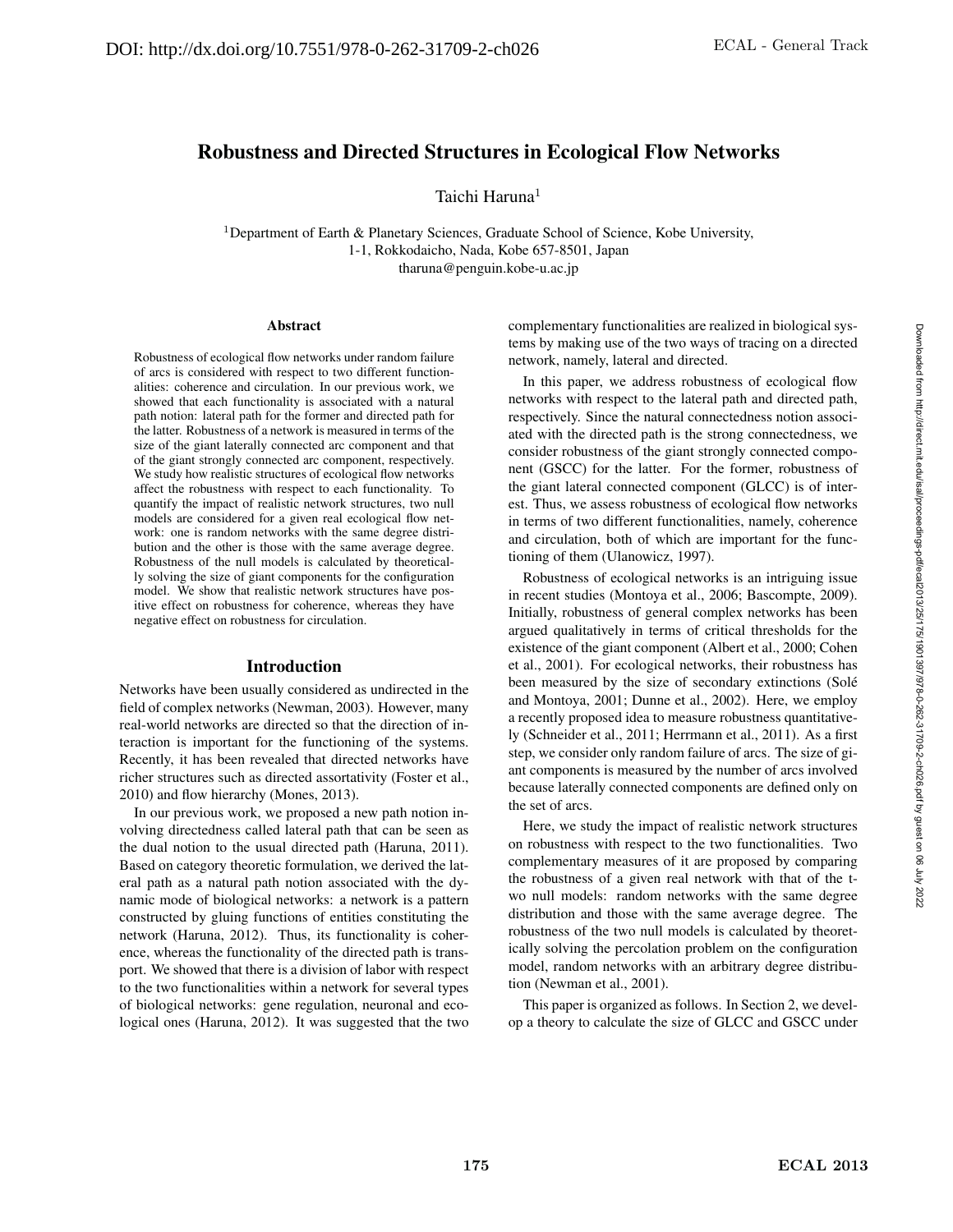

Figure 1: An example of lateral path.

random removal of arcs in the configuration model. In Section 3, we propose two measure for the impact of realistic structures on robustness of networks by using the theoretical result obtained in Section 2. In Section 4, the proposed measures are applied to 10 ecological flow networks. In Section 5, we discuss the results and indicate future directions.

# Random Removal of Arcs in the Configuration Model

In this section, we consider a percolation problem, random removal of arcs, in the configuration model with respect to the lateral connectedness and the strong connectedness.

A *lateral path* in a directed network is a path in the network such that the direction of arcs involved changes alternately (Haruna, 2012) (Fig. 1). Two arcs are called *laterally connected* if they are connected by a lateral path (Haruna, 2011). Lateral connectedness defines an equivalence relation on the set of arcs. Each equivalence class is called *laterally connected component*.

Since lateral connectedness is defined on the set of arcs, here we also consider strong connectedness for arcs. Two arcs are called *strongly connected* if there is a directed path from one arc to the other arc, and vice versa.

Let us consider a random directed network with degree distribution  $P(k_i, k_o)$ .  $P(k_i, k_o)$  is the fraction of nodes in the network with in-degree  $k_i$  and out-degree  $k_o$ . We make use of the generating function formalism (Callaway et al., 2000; Newman et al., 2001) to calculate the sizes of giant laterally or strongly connected components (in short, GLC-C or GSCC, respectively) after removing arcs uniformly at random with probability  $1 - \phi$ , where  $\phi$  is the occupation probability.

The generating function for  $P(k_i, k_o)$  is

$$
G(x,y) = \sum_{k_i,k_o} P(k_i,k_o) x^{k_i} y^{k_o}.
$$
 (1)

The average degree  $z := \langle k_i \rangle = \langle k_0 \rangle$  is given by

$$
z = \frac{\partial G}{\partial x}(1,1) = \frac{\partial G}{\partial y}(1,1). \tag{2}
$$

Let  $P_i(k_i) := \sum_{k_o} P(k_i, k_o)$  be the in-degree distribution and  $P_o(k_o) := \sum_{k_i}^{\infty} P(k_i, k_o)$  the out-degree distribution. Their generating functions are

$$
F_0(x) := G(x, 1)
$$
 and  $H_0(y) := G(1, y)$ , (3)

respectively.

We introduce four excess degree distributions and corresponding generating functions that are necessary for the calculation in what follows.

First, let  $P_0(k)$  be the probability that the number of the other arcs arriving at the target node of a randomly chosen arc is  $k$  (Fig. 2 (a)). It is given by

$$
P_0(k) := \frac{1}{z} \sum_{k_0} (k+1) P(k+1, k_0)
$$
 (4)

and its generating function is

$$
F_{1,0}(x) := \sum_{k} P_0(k)x^k = \frac{1}{z} \frac{\partial G}{\partial x}(x,1) = \frac{1}{z} \frac{\partial F_0}{\partial x}(x). \tag{5}
$$

Second, let  $P_1(k)$  be the probability that the number of arcs arriving at the source node of a randomly chosen arc is  $k$  (Fig. 2 (b)). It is given by

$$
P_1(k) := \frac{1}{z} \sum_{k_0} k_0 P(k, k_0)
$$
 (6)

and its generating function is

$$
F_{1,1}(x) := \sum_{k} P_1(k)x^k = \frac{1}{z} \frac{\partial G}{\partial y}(x, 1).
$$
 (7)

Third, let  $Q_0(k)$  be the probability that the number of the other arcs leaving from the source node of a randomly chosen arc is  $k$  (Fig. 2 (c)). It is given by

$$
Q_0(k) := \frac{1}{z} \sum_{k_i} (k+1) P(k_i, k+1)
$$
 (8)

and its generating function is

$$
H_{1,0}(y) := \sum_{k} Q_0(k) y^k = \frac{1}{z} \frac{\partial G}{\partial y}(1, y) = \frac{1}{z} \frac{\partial H_0}{\partial y}(y). \tag{9}
$$

Finally, let  $Q_1(k)$  be the probability that the number of arcs leaving from the target node of a randomly chosen arc is  $k$  (Fig. 2 (d)). It is given by

$$
Q_1(k) := \frac{1}{z} \sum_{k_i} k_i P(k_i, k)
$$
 (10)

and its generating function is

$$
H_{1,1}(y) := \sum_{k} Q_1(k) y^k = \frac{1}{z} \frac{\partial G}{\partial x}(1, y). \tag{11}
$$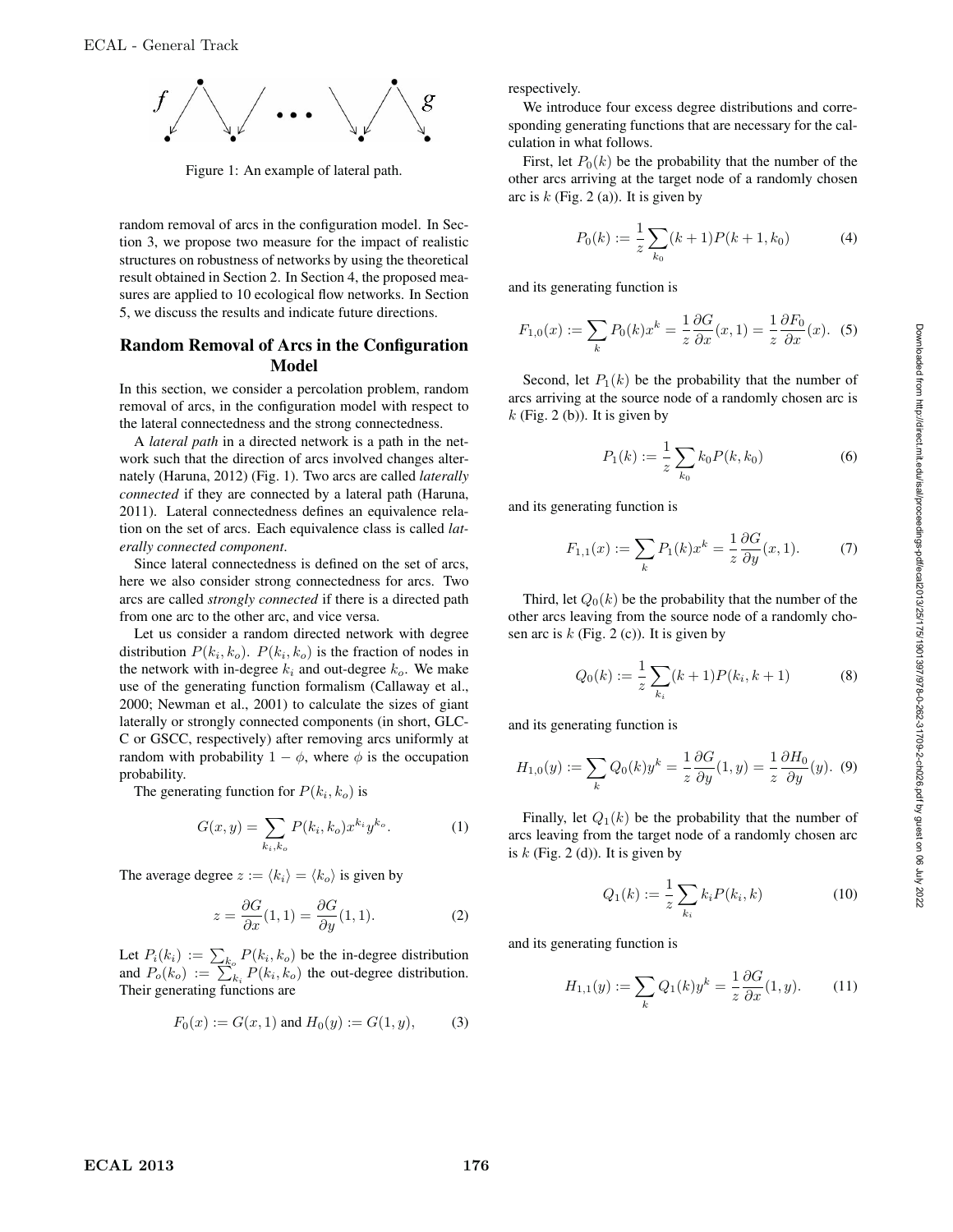

Figure 2: Four excess degree distributions. See the main text for details.

#### Giant Laterally Connected Component

Let  $u$  be the average probability that an arc is not connected to the GLCC via a particular arc with the same target and  $v$  the average probability that an arc is not connected to the GLCC via a particular arc with the same source. Then, the average probability that an occupied arc does not belong to the GLCC is

$$
\sum_{k,l} P_0(k) u^k Q_0(l) v^l = F_{1,0}(u) H_{1,0}(v).
$$
 (12)

Hence, the size of the GLCC is

$$
L = \phi(1 - F_{1,0}(u)H_{1,0}(v)).
$$
\n(13)

The values of  $u$  and  $v$  are calculated by the following set of equations:

$$
\begin{cases}\nu = \sum_{k} Q_{0}(k)(1 - \phi + \phi v^{k}) = (1 - \phi) + \phi H_{1,0}(v) \\
v = \sum_{k} P_{0}(k)(1 - \phi + \phi u^{k}) = (1 - \phi) + \phi F_{1,0}(u).\n\end{cases}
$$
\n(14)

The critical occupation probability  $\phi_{L,c}$  for the appearance of GLCC can be obtained from the linear stability analysis of the trivial solution  $(u, v) = (1, 1)$  of (14). It turns out to be

$$
\phi_{L,c} = \frac{z}{\sqrt{(\langle k_i^2 \rangle - z)(\langle k_o^2 \rangle - z)}}.\tag{15}
$$

#### Giant Strongly Connected Component

The calculation of the size of the GSCC is similar to the node component case (Dorogovtsev et al., 2001; Schwartz et al., 2002). In (Serrano and De Los Rios, 2007), five notions of edge components are considered. For our purpose, consideration on the usual three components (in-, out- and strongly connected) as in the node component case are enough. However, these are implicit in the following calculation.

Let  $u$  be the average probability that an arc is not connected to the GSCC via a particular arc leaving from its target and  $v$  the average probability that an arc is not connected to the GSCC via a particular arc arriving at its source. Then, the average probability that an occupied arc does belong to the GSCC is

$$
\sum_{k,l} Q_1(k)(1-u^k)P_1(l)(1-v^l) = (1-H_{1,1}(u))(1-F_{1,1}(v)).
$$
\n(16)

Hence, the size of the GSCC is

$$
S = \phi(1 - H_{1,1}(u))(1 - F_{1,1}(v)).
$$
 (17)

The values of  $u$  and  $v$  are calculated by the following set of equations:

$$
\begin{cases} u = \sum_{k} Q_{1}(k)(1 - \phi + \phi u^{k}) = (1 - \phi) + \phi H_{1,1}(u) \\ v = \sum_{k} P_{1}(k)(1 - \phi + \phi v^{k}) = (1 - \phi) + \phi F_{1,1}(v). \end{cases}
$$
\n(18)

The critical occupation probability  $\phi_{S,c}$  for the appearance of GSCC is given by

$$
\phi_{S,c} = \frac{z}{\langle k_i k_o \rangle},\tag{19}
$$

which is the same as in the node component case (Schwartz et al., 2002).

#### Examples

We calculate the sizes of the GLCC and the GSCC as functions of the occupation probability  $\phi$  for three degree distributions: (a) Uncorrelated Poisson distribution (UPD)

$$
P(k_i, k_o) = \frac{e^{-2\lambda} \lambda^{k_i + k_o}}{k_i! k_o!},
$$
\n(20)

(b) Uncorrelated exponential distribution (UED)

$$
P(k_i, k_o) = \left(1 - e^{-1/\kappa}\right)^2 e^{-\frac{k_i + k_o}{\kappa}},\tag{21}
$$

and (c) Correlated Poisson distribution (CPD)

$$
P(k_i, k_o) = \frac{e^{-\lambda} \lambda^{k_i}}{k_i!} \delta_{k_i, k_o},
$$
\n(22)

where  $\lambda, \kappa > 0$  are parameters and  $\delta_{k_i,k_o}$  is the Kronecker delta. The results are compared with numerical simulations in Fig. 3, which shows that the agreement between simulation and theory is well.

For critical occupation probabilities, we have  $\phi_{L,c}$  =  $\phi_{S,c}$  = 1/ $\lambda$  for UPD,  $\phi_{L,c}$  =  $(e^{1/\kappa}-1)/2$  <  $(e^{1/\kappa}-1)=\phi_{S,c}$  for UED and  $\phi_{L,c}=1/\lambda>1/(\lambda+1)=$  $\phi_{S,c}$  for CPD. Thus, these examples also show that all possibilities  $\phi_{L,c} = \phi_{S,c}, \phi_{L,c} > \phi_{S,c}$  and  $\phi_{L,c} < \phi_{S,c}$  actually occur.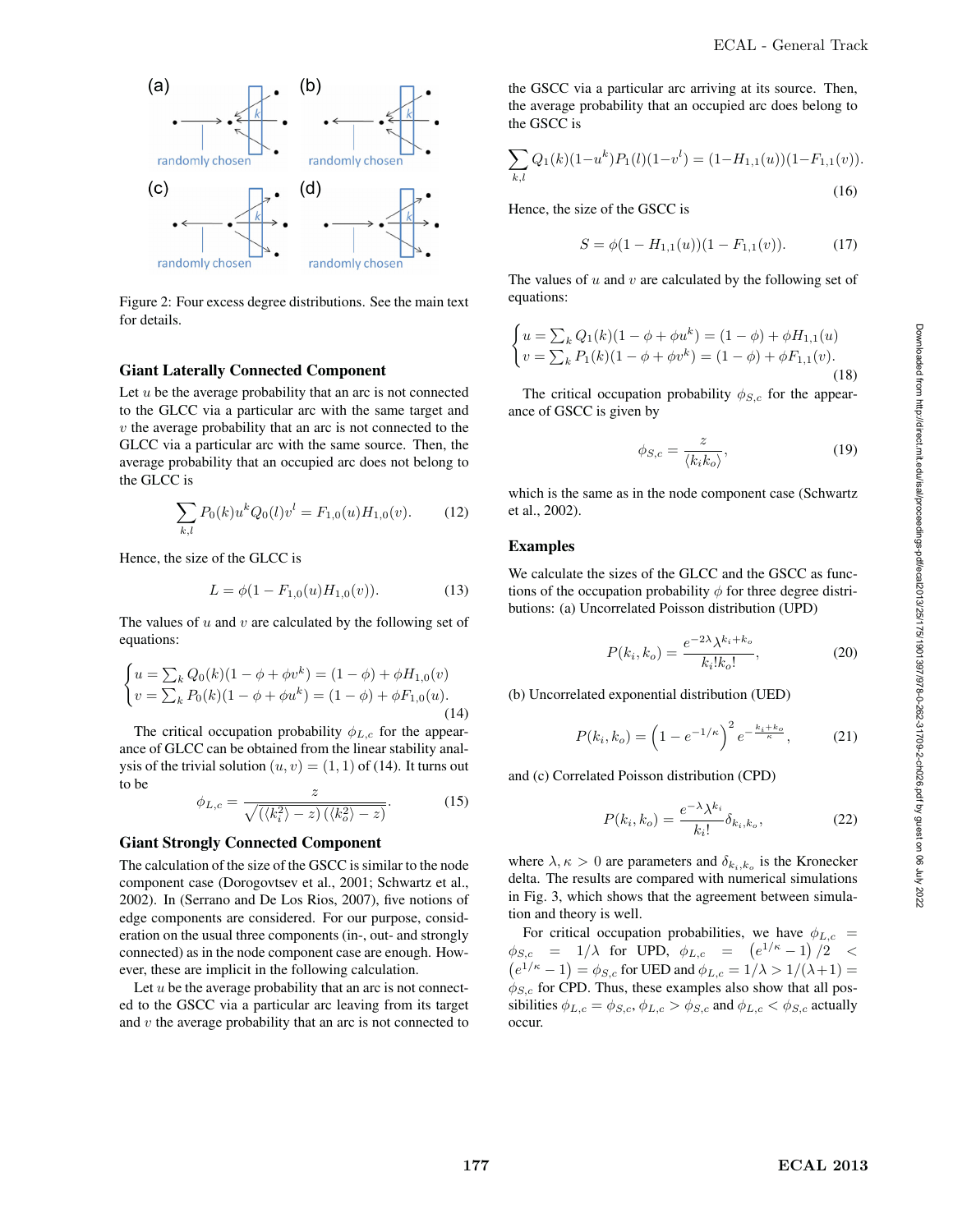

Figure 3:  $L(\phi)$  and  $S(\phi)$  for (a) the uncorrelated Poisson distribution with  $\lambda = 3$ , (b) the uncorrelated exponential distribution with  $\kappa = 4$  and (c) the correlated Poisson distribution with  $\lambda = 2$ . Lines are theoretically obtained. For (a) and  $(c)$ ,  $(14)$  and  $(18)$  are numerically solved. For  $(b)$ , we obtain analytic expressions. Squares and circles are numerical simulations and averaged over 1000 different random removal sequences on different configuration model networks with the number of nodes 500 for (a) and (b), and 1000 for (c).

# Two Measures for Impact of Realistic Structures on Robustness

### Robustness

Given a directed network, let  $L(\phi)$  be the size of the GLCC and  $S(\phi)$  the size of the GSCC for occupation probability  $\phi$ .

Motivated by the robustness measure proposed in (Schneider et al., 2011; Herrmann et al., 2011), we define the robustness of the GLCC and that of the GSCC by

$$
R_L = \int_0^1 L(\phi)d\phi \text{ and } R_S = \int_0^1 S(\phi)d\phi,
$$
 (23)

respectively.

Our robustness measure is similar to link robustness in (Zeng and Liu, 2012), however, since we measure the size of a component by the number of arcs belonging to it, it is different from link robustness. In particular, since  $L(\phi)$  and  $S(\phi)$  cannot exceed the diagonal line, we have  $R_L, R_S \leq$ 0.5.

### Gain

Given a directed network, we would like to consider how much its robustness (of the GLCC or the GSCC) is enhanced or degraded compared to a reference network. One measure is the ratio of the robustness of the given network to that of the reference network (Schneider et al., 2011). We call this measure *robustness gain*. If we denote the robustness of the given network by  $R_{given}$  and that of the reference network by  $R_{ref}$ , then the robustness gain is defined by

$$
G_{given/ref} := R_{given}/R_{ref}.
$$
 (24)

We here consider three combinations of given-reference pairs: (given,ref)=(real, config), (given,ref)=(config, Poisson) and (given,ref)=(real,Poisson), where 'real' indicates a real-world network, 'config' the configuration model network with the same degree distribution and 'Poisson' the (uncorrelated) Poissonian network with the same average degree. The robustness gains for the three given-reference pairs are denoted by  $G_{r/c}$ ,  $G_{c/p}$  and  $G_{r/p}$ , respectively. Note that  $G_{r/p} = G_{r/c} G_{c/p}$ .

#### Complement Ratio

The other way to measure the effect of realistic structures on robustness is to evaluate the amount of unrealized robustness of the reference network (namely,  $0.5 - R$ ) utilized by the given network. We define the *robustness complement ratio* for the above three combinations of given-reference pairs by

$$
C_{given/ref} := \frac{R_{given} - R_{ref}}{0.5 - R_{ref}},\tag{25}
$$

where  $(given, ref) = (r, c), (c, p)$  or  $(r, p)$ .

Both  $G_{given/ref}$  and  $C_{given/ref}$  are considered for the lateral connectedness and the strong connectedness in next section. We write  $G_{L,given/ref}$  and  $C_{L,given/ref}$  for the former and  $G_{S,given/ref}$  and  $C_{S,given/ref}$  for the latter.

## Ecological Flow Networks

In this section, we apply the indexes introduced in previous section to relatively large 10 networks (with the number of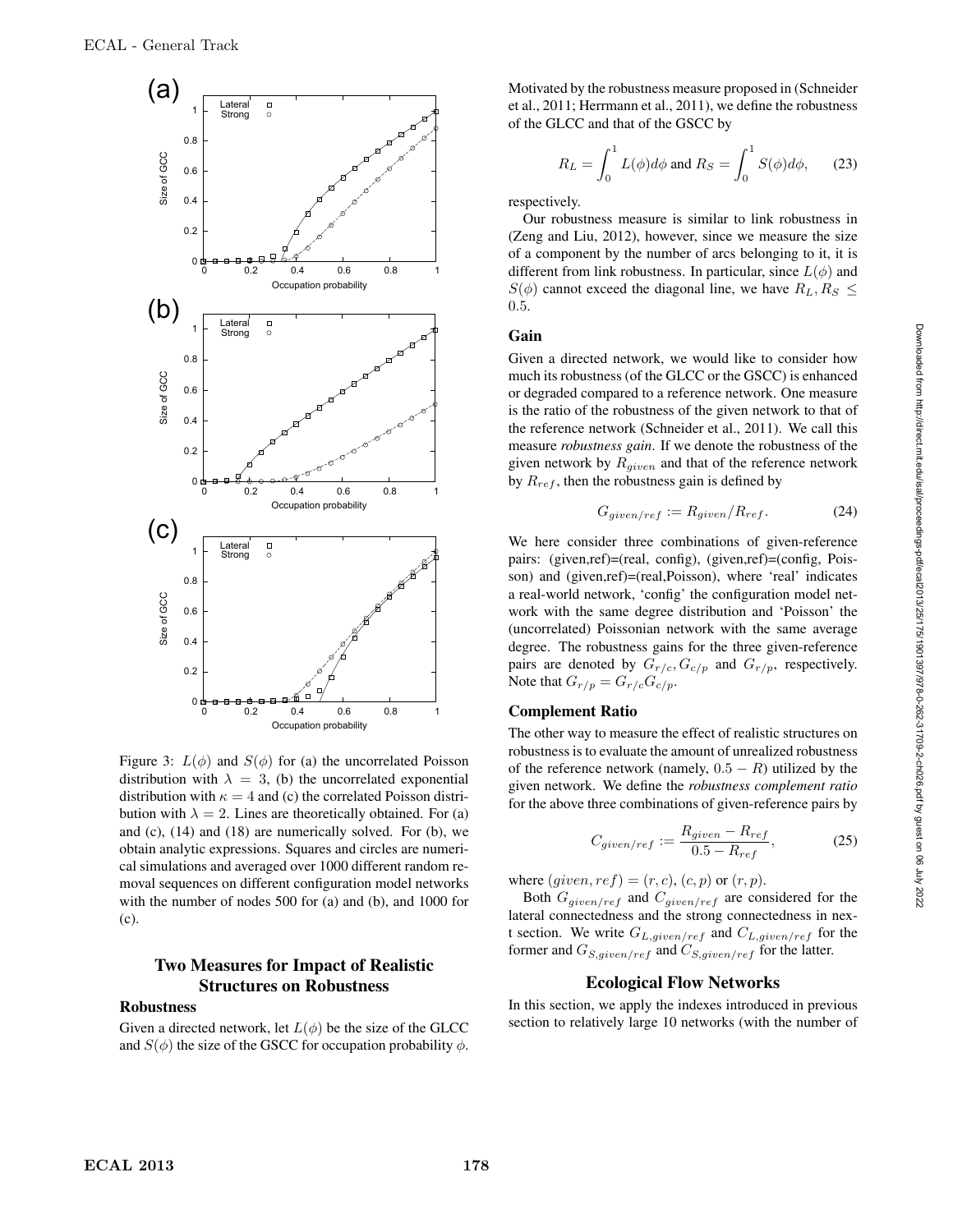

Figure 4: (a)  $L(\phi)$  and (b)  $S(\phi)$  for (vii) Middle Chesapeake Bay in Summer network (solid lines), those for the configuration model network with the same degree distribution (dashed lines) and those for the Poissonian network with the same average degree (dotted lines).

 $\arcs$  > 100) among 48 flow networks collected by R. Ulanowicz. Data are downloaded from http://www.cbl. umces.edu/˜ulan/ntwk/network.html.

# Data

Here, we list the 10 ecological flow networks we analyze. In the following,  $N$  is the number of nodes and  $A$  is the number of arcs included in the largest weakly connected component.  $z = \langle k_i \rangle = \langle k_o \rangle$  is the average degree. The number associated to each network is the web number in the original data source. In every network, each arc indicates the existence of carbon flow from its source to target. (i) Chesapeake Bay Mesohaline Network ( $N = 26$ ,  $A = 122$ ,  $z = 3.4$ , Web 34). (ii) Everglades Graminoids Wet Season ( $N = 66, A =$ 793,  $z = 12.0$ , Web 40). (iii) Final Narragansett Bay Model  $(N = 32, A = 158, z = 4.9,$  Web 42). (iv) Florida Bay Wet Season ( $N = 125$ ,  $A = 1938$ ,  $z = 15.5$ , Web 38). (v) Lake Michigan Control Network ( $N = 34, A = 172, z = 5.1$ , Web 47). (vi) Lower Chesapeake Bay in Summer ( $N =$  $29, A = 115, z = 4.0$ , Web 46). (vii) Middle Chesapeake Bay in Summer ( $N = 32, A = 149, z = 4.7$ , Web



Figure 5: Robustness of (a) the GLCC and (b) the GSCC for the 10 ecological flow networks. Real: original networks, Config: the configuration model networks with the same degree distribution and Poisson: the Poissonian networks with the same average degree.

45). (viii) Mondego Estuary - Zostrea Site ( $N = 43, A =$  $348, z = 8.1$ , Web 41). (ix) St Marks River (Florida) Estuary ( $N = 51, A = 270, z = 5.3$ , Web 43). (x) Upper Chesapeake Bay in Summer ( $N = 33, A = 158, z = 4.8$ , Web 44).

## Results

We plot  $L(\phi)$  (Fig. 4 (a)) and  $S(\phi)$  (Fig. 4 (b)) for (vii) Middle Chesapeake Bay in Summer network, the configuration model network with the same degree distribution and the Poissonian network with the same average degree, as a typical example.  $L(\phi)$  and  $S(\phi)$  for real ecological flow networks are calculated by averaging the size of the largest connected components over 1000 random removal sequences of arcs.

The robustness values for all 10 networks are shown in Fig. 5. One can see opposite tendency on how realistic structures influence robustness between the GLCC and the GSC-C.  $R_L$  tends to increase as more realistic structures are imposed on one hand,  $R<sub>S</sub>$  tends to decrease on the other hand. However, since  $R_L$  is close to 0.5 already for the Poissoni-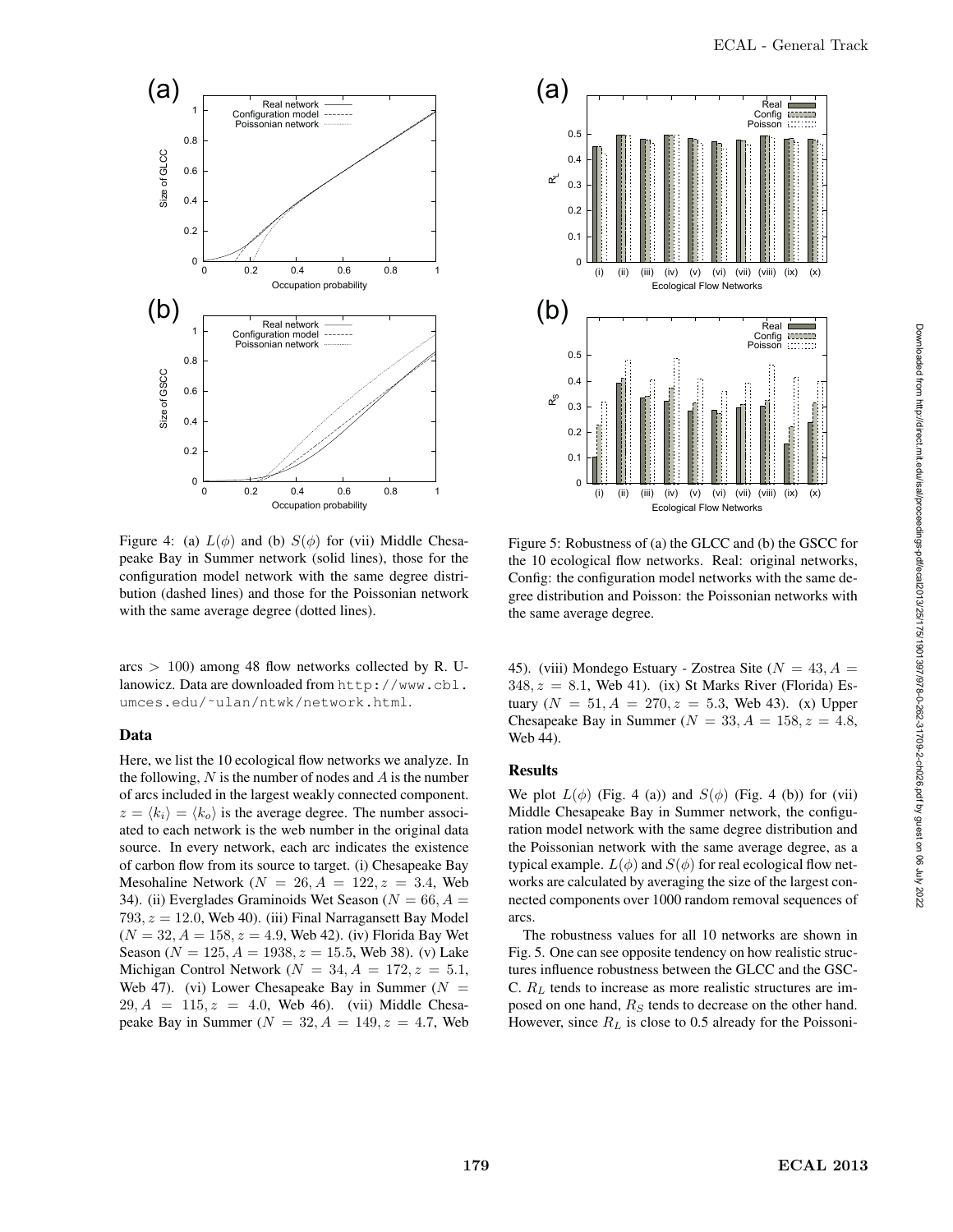

Figure 6: Robustness gain of the 10 ecological flow networks for (a) the GLCC and (b) the GSCC. Three given and reference network pairs are considered. r/c: (given,ref)=(real,config), c/p: (given,ref)=(config,Poisson) and r/p: (given,ref)=(real,Poisson). See the main text for details.

an network in most cases, the robustness gain for the GLC-C is almost unity in all three given-reference pairs as seen in Fig. 6 (a). For  $R<sub>S</sub>$ , one can see that the realistic degree distributions are the dominant factor for the degradation of robustness in most cases from Fig. 6 (b).

The tendency that realistic structures have positive impact on robustness of the GLCC can be captured more clearly by the robustness complement ratio as shown in Fig. 7. One can also see that the realistic degree distributions are the dominant factor to enhance the robustness of the GLCC in most cases.

### **Discussions**

Whether realistic structures of ecological networks have positive impact on their robustness or stability or not is controversial (Allesina and Tang, 2012). The answer to this question generally depends on the types of ecological interaction and dynamic processes of interest (Thébault and Fontaine, 2010; Allesina and Tang, 2012). In this paper, we focused on robustness of ecological flow networks under random failure of arcs with respect to the two different



Figure 7: Robustness complement ratio of the 10 ecological flow networks for the GLCC. Three given-reference network pairs are considered. r/c: (given,ref)=(real,config), c/p: (given,ref)=(config,Poisson) and r/p: (given,ref)=(real,Poisson). Data that have negative values are omitted.  $C_S$  has negative values except one case (data not shown). See the main text for details.

functionalities, namely, coherence and circulation. The former is captured by the robustness of the GLCC and the latter by that of the GSCC. We found that they exhibit opposite tendency for constraints by the realistic network structures: the realistic network structures enhance the robustness of the GLCC on one hand, they degrade that of the GSCC on the other hand. In both case, it is suggested that the realistic degree distributions are one of the most important factors.

The former result seems to be consistent with the foodweb stabilizing factor proposed in (Gross et al., 2009): "(i) species at high trophic levels feed on multiple prey species and (ii) species at intermediate trophic levels are fed upon by multiple predator species", because such patterns in a network could contribute to make multiple lateral paths between arcs. Whereas, the latter result could provide a quantitative support for the 'autocatalytic view' on ecological flow networks proposed by R. Ulanowicz (Ulanowicz, 1997).

Our result in this paper suggests that complex networks can be both robust and fragile in a different sense from that in (Albert et al., 2000): under the same attack strategy, robust for one functionality and fragile for another functionality.

It is of interest whether the same tendency can be seen or not for the other various attack strategies (Holme and Kim, 2002) and for the other kinds of directed biological networks such as gene regulation and brain. Research results on these issues will be reported elsewhere near future.

#### Acknowledgements

This work was partially supported by JST PRESTO program.